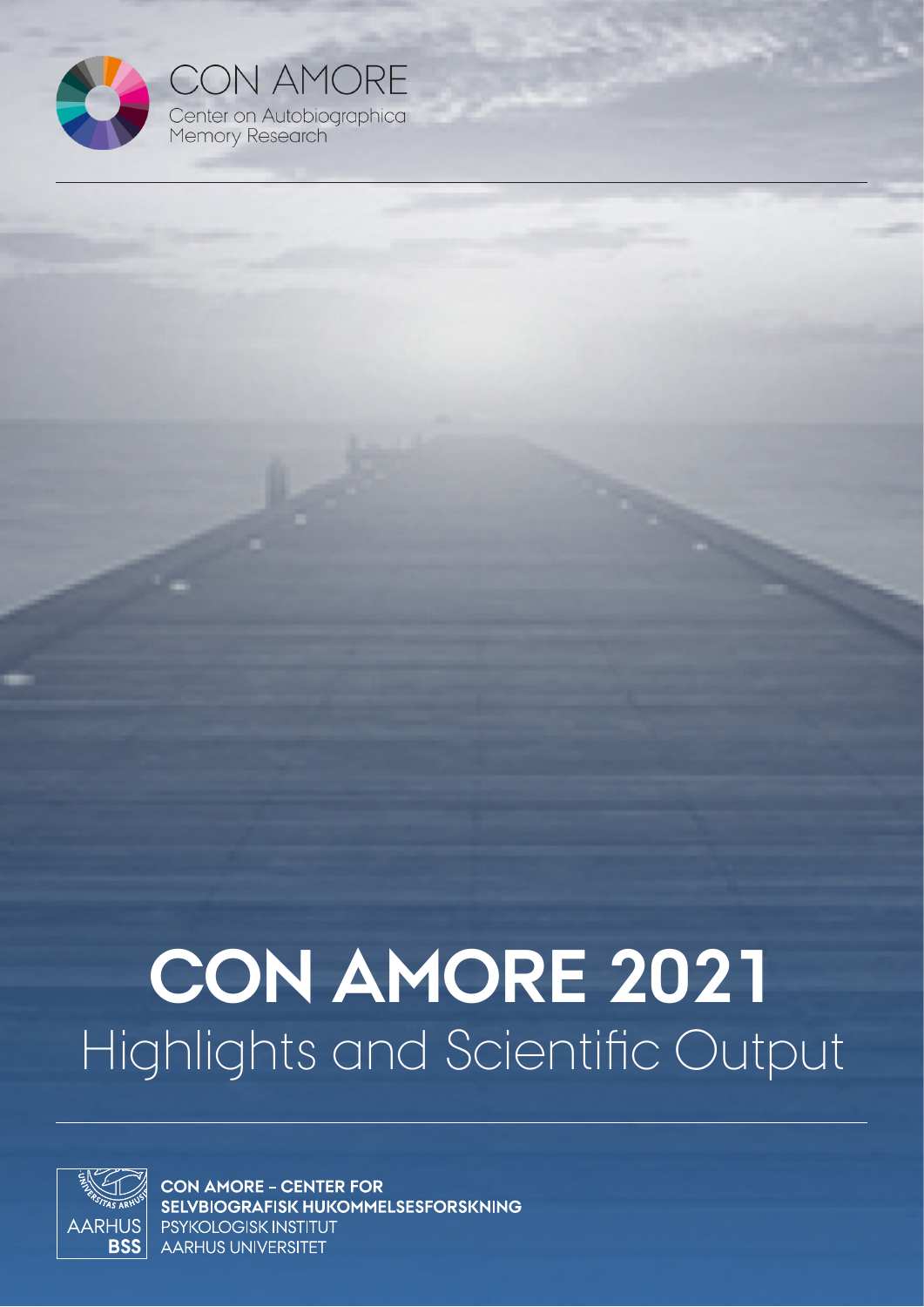



# Content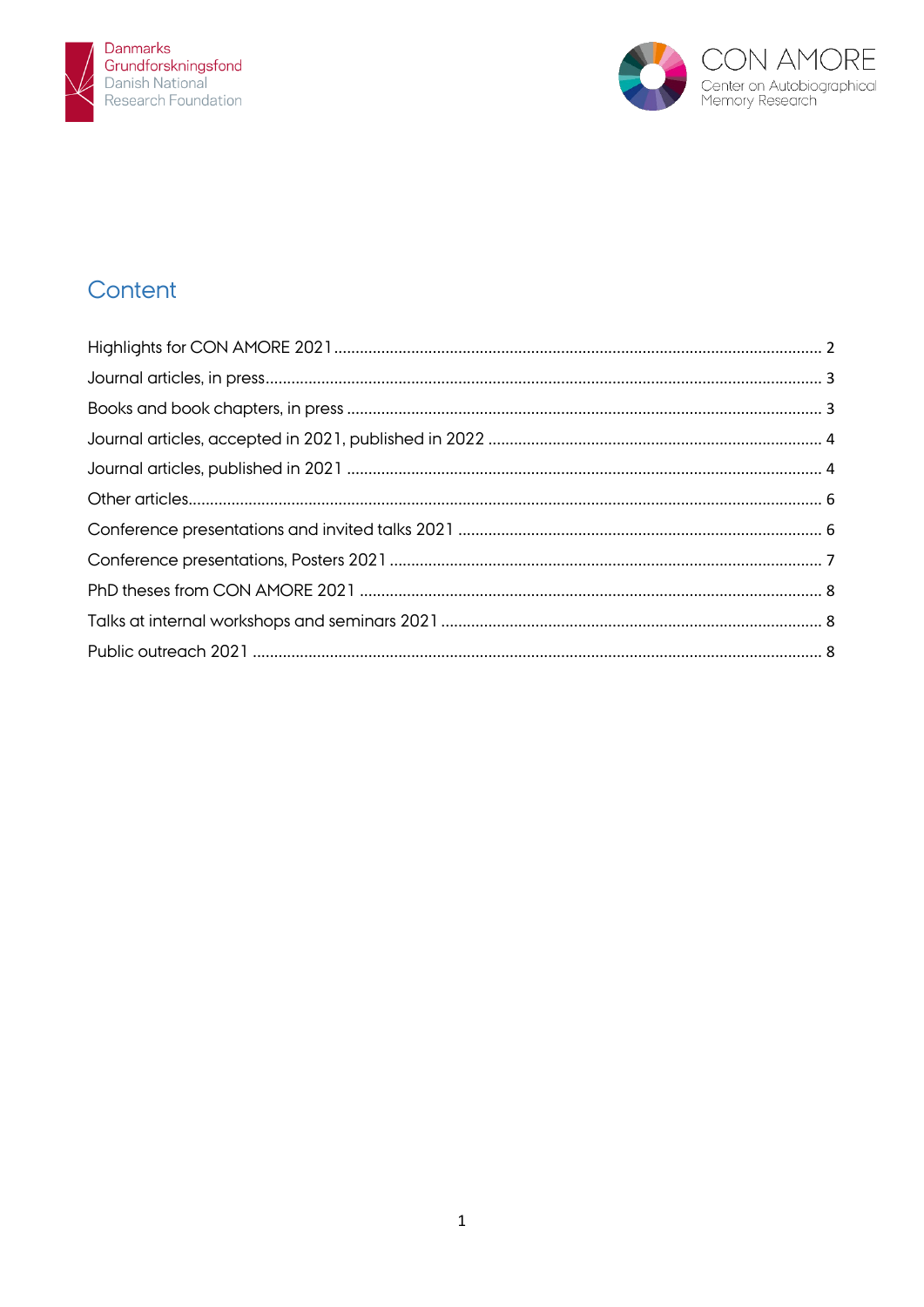



# Highlights for CON AMORE 2021

#### **Scientific output**

In 2021, CON AMORE published 26 articles and 1 memorandum contribution, further14 articles were either in press, or accepted for publication in 2021. In addition, also two books/book chapters were accepted in 2021. A total of 10 conference presentations and invited talks plus 5 poster presentations have been delivered. 10 internal talks have also been given, and one PhD dissertation has been defended. Furthermore, CON AMOREians made 28 contributions to public outreach.

#### **Welcome**

In 2021 we welcomed assistant professor Alejandra Zaragoza Scherman, and research assistants Susanne Overgaard and Tove Engelhardt Mathiassen.

#### **Graduations**



**Worawach Tungjitcharoen** successfully defended his PhD dissertation Autobiographical Memory and Religious Belief

**Worawach Tungjitcharoen** at his PhD defence, November 2021 Photo: Dorthe Berntsen



In spite of the high productivity, there is also time for hygge (but of course always with a scientific touch): Coffee and tea tasting event at CON AMORE. Photo: Dorthe Berntsen

#### **Awards and grants**

Postdoc Tine Bennedsen Gehrt was granted 1,278,290 DKK to the project: Autobiographical memory and self-concept in victims of sexual assault from the Danish Victims Fund.

Professor Dorthe Berntsen received the Carlsberg Foundation Research Prize, 1 million DKK, for her research on autobiographical memory.



Dorthe Berntsen honoured with the Carlsberg Foundation Research Prize in 2021 Photo: Martin Juul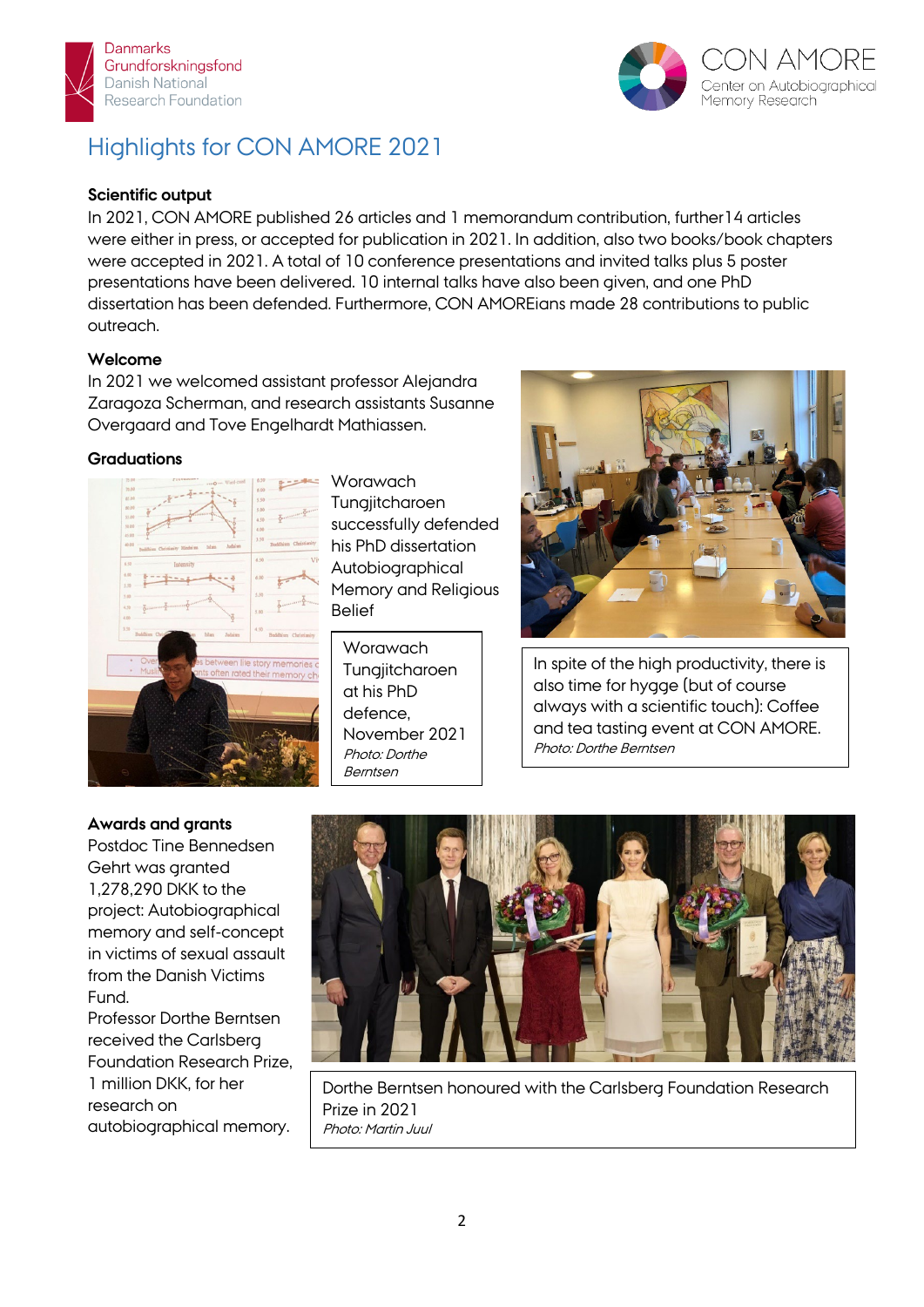



## Journal articles, in press

- Berntsen, D. & Nielsen, N.P. (in press). [The reconstructive nature of involuntary autobiographical](https://pure.au.dk/portal/da/persons/dorthe-berntsen(2a5c3e80-973a-4b35-883d-a7de4143885c)/publications/the-reconstructive-nature-of-involuntary-autobiographical-memories(474739d6-ac3a-465c-9778-ad74580a93c5).html)  [memories.](https://pure.au.dk/portal/da/persons/dorthe-berntsen(2a5c3e80-973a-4b35-883d-a7de4143885c)/publications/the-reconstructive-nature-of-involuntary-autobiographical-memories(474739d6-ac3a-465c-9778-ad74580a93c5).html) Memory. DOI: 10.1080/09658211.2021.1872645
- Congleton, A.,R. & Berntsen, D. (in press) [How Suspense and Surprise Enhance Subsequent Memory:](https://pure.au.dk/portal/en/persons/dorthe-berntsen(2a5c3e80-973a-4b35-883d-a7de4143885c)/publications/how-suspense-and-surprise-enhance-subsequent-memory(3a8a4f63-3ca4-4552-be95-8f3904c2a5ae).html)  [The Case of the 2016 United States Presidential Election.](https://pure.au.dk/portal/en/persons/dorthe-berntsen(2a5c3e80-973a-4b35-883d-a7de4143885c)/publications/how-suspense-and-surprise-enhance-subsequent-memory(3a8a4f63-3ca4-4552-be95-8f3904c2a5ae).html) Memory. DOI: 10.1080/09658211.2021.2013503
- Gehrt, T. B., Frostholm, L., Obermann, M-L., & Berntsen, D. (in press). [Thought characteristics in](https://pure.au.dk/portal/en/persons/tine-bennedsen-gehrt(f897282f-e722-40e4-a9ee-ed5cea377ffc)/publications/thought-characteristics-in-patients-with-severe-health-anxiety-a-comparison-with-obsessivecompulsive-disorder(b8ee43fa-2f7d-489d-8e05-4ac71b40005c).html)  [patients with severe health anxiety: A comparison with obsessive-compulsive](https://pure.au.dk/portal/en/persons/tine-bennedsen-gehrt(f897282f-e722-40e4-a9ee-ed5cea377ffc)/publications/thought-characteristics-in-patients-with-severe-health-anxiety-a-comparison-with-obsessivecompulsive-disorder(b8ee43fa-2f7d-489d-8e05-4ac71b40005c).html)  [disorder.](https://pure.au.dk/portal/en/persons/tine-bennedsen-gehrt(f897282f-e722-40e4-a9ee-ed5cea377ffc)/publications/thought-characteristics-in-patients-with-severe-health-anxiety-a-comparison-with-obsessivecompulsive-disorder(b8ee43fa-2f7d-489d-8e05-4ac71b40005c).html) Psychology of Consciousness: Theory, Research and Practice. DOI: 10.1037/cns0000325
- Gehrt, T. B., Nielsen, N.-P., Hoyle, R. H., Rubin, D. C., & Berntsen, D. (in press). [Individual differences in](https://pure.au.dk/portal/en/persons/tine-bennedsen-gehrt(f897282f-e722-40e4-a9ee-ed5cea377ffc)/publications/individual-differences-in-autobiographical-memory-the-autobiographical-recollection-test-predicts-ratings-of-specific-memories-across-cueing-conditions(81cda397-cdf6-4061-acf4-e83ab5e49331).html)  [autobiographical memory: The Autobiographical Recollection Test predicts ratings of specific](https://pure.au.dk/portal/en/persons/tine-bennedsen-gehrt(f897282f-e722-40e4-a9ee-ed5cea377ffc)/publications/individual-differences-in-autobiographical-memory-the-autobiographical-recollection-test-predicts-ratings-of-specific-memories-across-cueing-conditions(81cda397-cdf6-4061-acf4-e83ab5e49331).html)  [memories across cueing conditions.](https://pure.au.dk/portal/en/persons/tine-bennedsen-gehrt(f897282f-e722-40e4-a9ee-ed5cea377ffc)/publications/individual-differences-in-autobiographical-memory-the-autobiographical-recollection-test-predicts-ratings-of-specific-memories-across-cueing-conditions(81cda397-cdf6-4061-acf4-e83ab5e49331).html) Journal of Applied Research in Memory and Cognition. DOI: 10.1016/j.jarmac.2021.07.004
- Jensen, T., Berntsen, D., Kingo, O. S., & Krøjgaard, P. (in press). [Distinct environmental cues trigger](https://pure.au.dk/portal/da/persons/toril-jensen(f788524e-00ef-4b42-b393-fcb35afb788a)/publications/distinct-environmental-cues-trigger-spontaneous-recall-of-past-events-in-three-and-fouryearold-children-even-after-long-delays(6cf099e0-219a-4395-ac41-91d687116e1e).html)  spontaneous recall of past events in three- [and four-year-old children even after long](https://pure.au.dk/portal/da/persons/toril-jensen(f788524e-00ef-4b42-b393-fcb35afb788a)/publications/distinct-environmental-cues-trigger-spontaneous-recall-of-past-events-in-three-and-fouryearold-children-even-after-long-delays(6cf099e0-219a-4395-ac41-91d687116e1e).html)  [delays.](https://pure.au.dk/portal/da/persons/toril-jensen(f788524e-00ef-4b42-b393-fcb35afb788a)/publications/distinct-environmental-cues-trigger-spontaneous-recall-of-past-events-in-three-and-fouryearold-children-even-after-long-delays(6cf099e0-219a-4395-ac41-91d687116e1e).html) Child Development. DOI: 10.1111/cdev.13735
- Kongshøj, I. L. L., Bohn, A. & Berntsen, D. (in press). [To mention or not to mention? The inclusion of](https://pure.au.dk/portal/en/persons/inge-lise-lundsgaard-kongshoej(43e2a667-be60-4fb6-8831-761c93d56f60)/publications/to-mention-or-not-to-mention-the-inclusion-of-selfreported-most-traumatic-and-most-positive-memories-in-the-life-story(2073dc07-20b9-4b65-bb2d-c9d693658015).html)  [self-reported most traumatic and most positive memories in the life story.](https://pure.au.dk/portal/en/persons/inge-lise-lundsgaard-kongshoej(43e2a667-be60-4fb6-8831-761c93d56f60)/publications/to-mention-or-not-to-mention-the-inclusion-of-selfreported-most-traumatic-and-most-positive-memories-in-the-life-story(2073dc07-20b9-4b65-bb2d-c9d693658015).html) Memory. DOI: 10.1080/09658211.2021.1995876
- Niziurski, J. A. & Berntsen, D. (in press). [Involuntary versus Voluntary Episodic Memories: The Effects](https://pure.au.dk/portal/da/persons/dorthe-berntsen(2a5c3e80-973a-4b35-883d-a7de4143885c)/publications/involuntary-versus-voluntary-episodic-memories(024a0b0a-7c69-449b-9082-dd9217f7dac2).html)  [of Encoding Factors and Emotion.](https://pure.au.dk/portal/da/persons/dorthe-berntsen(2a5c3e80-973a-4b35-883d-a7de4143885c)/publications/involuntary-versus-voluntary-episodic-memories(024a0b0a-7c69-449b-9082-dd9217f7dac2).html) Psychology of Consciousness: Theory, Research, and Practice. DOI: 10.1037/cns0000190
- Rubin, D. C. (in press). [A conceptual space for episodic and semantic memory.](https://pubmed.ncbi.nlm.nih.gov/33650021/) Memory & Cognition. DOI: 10.3758/s13421-021-01148-3
- Svane, R. P., Jensen, T. J., Hjuler, T. F., Sonne, T., Kingo, O. S., & Krøjgaard, P. (in press). [Episodic future](https://pure.au.dk/portal/en/persons/riikka-pauliina-svane(ddd9635e-4c10-4ac7-8287-fd6bfb4e6a56)/publications/episodic-future-thinking-in-35-47-and-55monthold-children(7eb7b18f-7b93-4dd5-a505-c0b619bbbce1).html)  [thinking in 35-, 47-, and 55-month-old children.](https://pure.au.dk/portal/en/persons/riikka-pauliina-svane(ddd9635e-4c10-4ac7-8287-fd6bfb4e6a56)/publications/episodic-future-thinking-in-35-47-and-55monthold-children(7eb7b18f-7b93-4dd5-a505-c0b619bbbce1).html) Nordic Psychology. DOI: 10.1080/19012276.2021.1873829
- Svane, R. P., Zaman, W., Merrill, N., Krøjgaard, P., & Fivush, R. (in press). [Gender Differences in](https://pure.au.dk/portal/en/persons/riikka-pauliina-svane(ddd9635e-4c10-4ac7-8287-fd6bfb4e6a56)/publications/gender-differences-in-emotional-reminiscing-in-a-scandinavian-sample(1a4c9224-f230-40c3-8d03-506c133cecae).html)  [Emotional Reminiscing in a Scandinavian Sample.](https://pure.au.dk/portal/en/persons/riikka-pauliina-svane(ddd9635e-4c10-4ac7-8287-fd6bfb4e6a56)/publications/gender-differences-in-emotional-reminiscing-in-a-scandinavian-sample(1a4c9224-f230-40c3-8d03-506c133cecae).html) Scandinavian Journal of Psychology.

## Books and book chapters, in press

- Berntsen, D. & Rasmussen, K. W. (Accepted/In press) [Forstå demens.](https://pure.au.dk/portal/en/persons/dorthe-berntsen(2a5c3e80-973a-4b35-883d-a7de4143885c)/publications/reminiscens(80d82b63-9a70-473d-9501-19535f6b1d31).html) Hasselbalch, S. G., Øksnebjerg, L., Lolk, A. & Vølund, B. (red.). Hans Reitzels Forlag.
- Thomsen, D.K., Holm, T., Jensen, R.A.A., Lind, M. & Pedersen, A.M. (in press). Storying mental illness and personal recovery. Cambridge University Press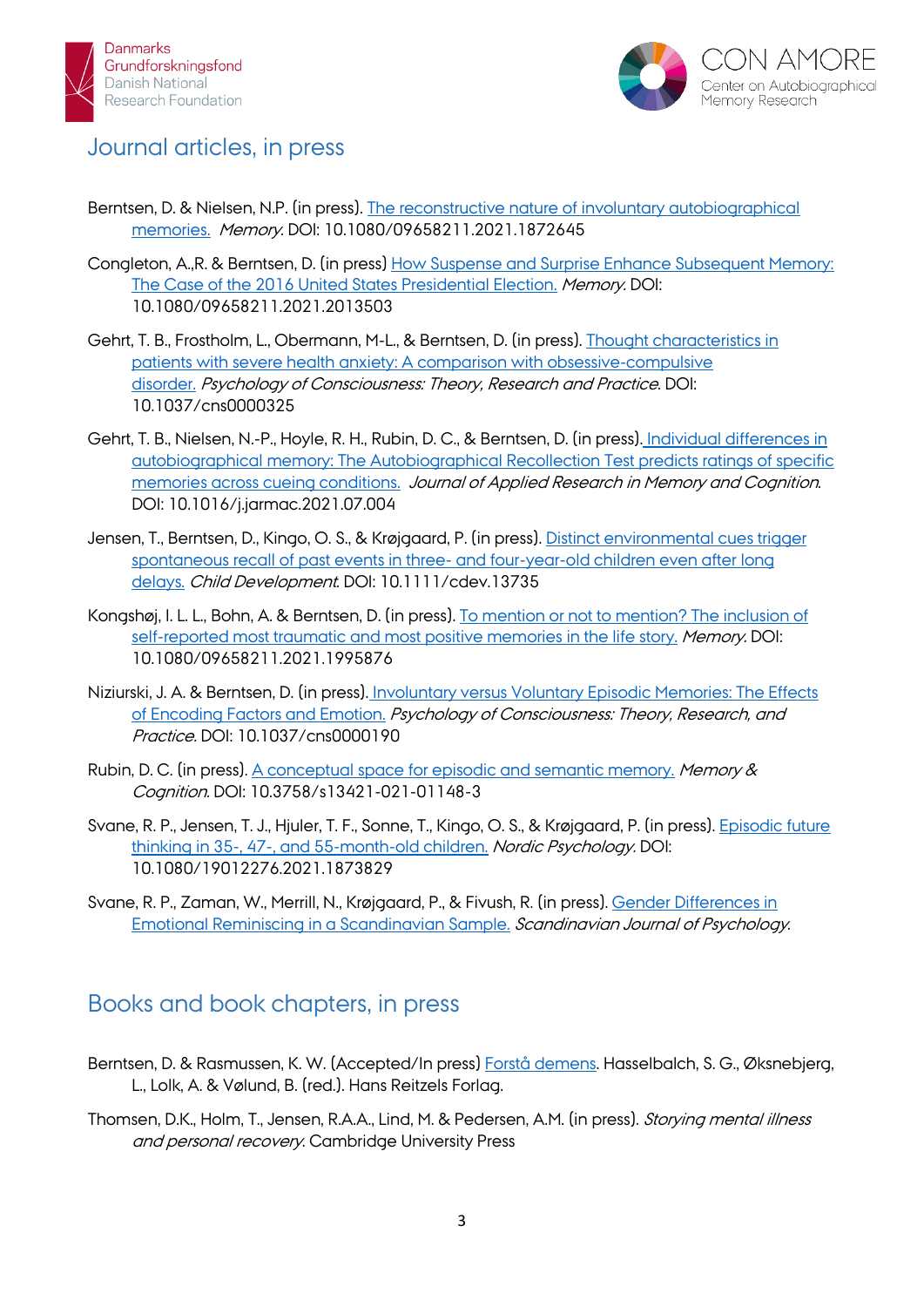



# Journal articles, accepted in 2021, published in 2022

- Kingo, O.S., Sonne, T., & Krøjgaard, P. (2022). [Predicting explicit memory for meaningful cartoons](https://pure.au.dk/portal/en/persons/osman-skjold-kingo(4f672b01-c0b1-4be5-af69-217abcf6adef)/publications/predicting-explicit-memory-for-meaningful-cartoons-from-visual-paired-comparison-in-infants-and-toddlers-(d722127e-e5f1-4b4d-b39a-186070036566).html)  from visual [paired comparison in infants and toddlers.](https://pure.au.dk/portal/en/persons/osman-skjold-kingo(4f672b01-c0b1-4be5-af69-217abcf6adef)/publications/predicting-explicit-memory-for-meaningful-cartoons-from-visual-paired-comparison-in-infants-and-toddlers-(d722127e-e5f1-4b4d-b39a-186070036566).html) Journal of Experimental Child Psychology, 215, 105316. DOI: 10.1016/j.jecp.2021.105316
- Nielsen, N. P., & Berntsen, D. (2022). [How posttraumatic stress disorder symptoms affect memory for](https://pure.au.dk/portal/en/persons/niels-peter-nielsen(41f1dd5c-5a33-40e3-bb56-64049ac57482)/publications/how-posttraumatic-stress-disorder-symptoms-affect-memory-for-new-events-and-their-hotspots-over-a-long-delay(936fe43a-52bd-4d6c-bc23-f37e73c2ffcd).html)  [new events and their "hotspots" over a long delay.](https://pure.au.dk/portal/en/persons/niels-peter-nielsen(41f1dd5c-5a33-40e3-bb56-64049ac57482)/publications/how-posttraumatic-stress-disorder-symptoms-affect-memory-for-new-events-and-their-hotspots-over-a-long-delay(936fe43a-52bd-4d6c-bc23-f37e73c2ffcd).html) Applied Cognitive Psychology, 36 (1), 59-68. DOI: 10.1002/acp.3898
- Rasmussen, K. W., & Berntsen, D. (2022). [Deficient semantic knowledge of the life course—](https://pure.au.dk/portal/da/persons/katrine-willemoes-rasmussen(9df5a07e-17ed-431d-850c-011842ac8c4c)/publications/deficient-semantic-knowledge-of-the-life-courseexamining-the-cultural-life-script-in-alzheimers-disease(4a5d3fa5-da22-426a-95ef-d0aeadaed021).html) [Examining the cultural life script in Alzheimer's disease.](https://pure.au.dk/portal/da/persons/katrine-willemoes-rasmussen(9df5a07e-17ed-431d-850c-011842ac8c4c)/publications/deficient-semantic-knowledge-of-the-life-courseexamining-the-cultural-life-script-in-alzheimers-disease(4a5d3fa5-da22-426a-95ef-d0aeadaed021).html) Memory & Cognition, 50 (1), 1-15. DOI: 10.3758/s13421-021-01202-0
- Tungjitcharoen, W. & Berntsen, D. (2022). [Cultural Life Scripts Across Religions: The Influences of](https://pure.au.dk/portal/da/persons/worawach-tungjitcharoen(1a998f28-2fe4-4695-b8ff-354cd32fa77a)/publications/cultural-life-scripts-across-religions-the-influences-of-religion-on-expectations-of-life-events(e494ac07-f258-4112-aafa-88f30c2be7fc).html)  [Religion on Expectations of Life Events.](https://pure.au.dk/portal/da/persons/worawach-tungjitcharoen(1a998f28-2fe4-4695-b8ff-354cd32fa77a)/publications/cultural-life-scripts-across-religions-the-influences-of-religion-on-expectations-of-life-events(e494ac07-f258-4112-aafa-88f30c2be7fc).html) Psychology of Religion and Spirituality, 14(1), 59-69. DOI: 10.1037/rel0000392

## Journal articles, published in 2021

- Abel, M. & Berntsen, D. (2021). [How do we remember public events? Pioneering a new area of](https://pure.au.dk/portal/da/persons/dorthe-berntsen(2a5c3e80-973a-4b35-883d-a7de4143885c)/publications/how-do-we-remember-public-events(0db823fb-5592-4dba-a1b3-dad4c748f15b).html)  [everyday memory research.](https://pure.au.dk/portal/da/persons/dorthe-berntsen(2a5c3e80-973a-4b35-883d-a7de4143885c)/publications/how-do-we-remember-public-events(0db823fb-5592-4dba-a1b3-dad4c748f15b).html) Cognition, 214, article 104745. DOI: 10.1016/j.cognition.2021.104745
- Allé, M. C., Berna, F., Danion, J-M., & Berntsen, D. (2021). Unraveling the Role of Retrieval Deficits in [Autobiographical Memory Impairment in Schizophrenia: A Comparison of Involuntary and](https://pure.au.dk/portal/da/persons/dorthe-berntsen(2a5c3e80-973a-4b35-883d-a7de4143885c)/publications/unraveling-the-role-of-retrieval-deficits-in-autobiographical-memory-impairment-in-schizophrenia(235df75c-814c-4478-af66-d31ab9e1cc5c).html)  [Voluntary Autobiographical Memories.](https://pure.au.dk/portal/da/persons/dorthe-berntsen(2a5c3e80-973a-4b35-883d-a7de4143885c)/publications/unraveling-the-role-of-retrieval-deficits-in-autobiographical-memory-impairment-in-schizophrenia(235df75c-814c-4478-af66-d31ab9e1cc5c).html) Schizophrenia Research, 228, 89-96. DOI: 10.1016/j.schres.2020.12.013
- Allé, M. C., & Berntsen, D. (2021). [Self-isolation, Psychotic symptoms and Cognitive Problems During](https://pure.au.dk/portal/da/persons/dorthe-berntsen(2a5c3e80-973a-4b35-883d-a7de4143885c)/publications/selfisolation-psychotic-symptoms-and-cognitive-problems-during-the-covid19-worldwide-outbreak(2d24b551-04a5-4ddf-ba8a-e19fab3d49d5).html)  [the COVID-19 Worldwide Outbreak.](https://pure.au.dk/portal/da/persons/dorthe-berntsen(2a5c3e80-973a-4b35-883d-a7de4143885c)/publications/selfisolation-psychotic-symptoms-and-cognitive-problems-during-the-covid19-worldwide-outbreak(2d24b551-04a5-4ddf-ba8a-e19fab3d49d5).html) Psychiatry Research, 302, article 114015. DOI: 10.1016/j.psychres.2021.114015
- Barzykowski, K., Staugaard, S. R., & Mazzoni, G. (2021). [Retrieval effort or intention: Which is more](https://pure.au.dk/portal/da/persons/soeren-risloev-staugaard(1175708f-e446-4ec3-a81b-63e7f0d2e848)/publications/retrieval-effort-or-intention(6c7cb55b-83a5-4e96-9bb9-6f0b82f76c03).html)  [important for participants' classification of involuntary and voluntary memories?](https://pure.au.dk/portal/da/persons/soeren-risloev-staugaard(1175708f-e446-4ec3-a81b-63e7f0d2e848)/publications/retrieval-effort-or-intention(6c7cb55b-83a5-4e96-9bb9-6f0b82f76c03).html) *British* Journal of Psychology, 112 (4), 1080-1102. DOI: 10.1111/bjop.12498
- Berntsen, D. (2021). [Involuntary autobiographical memories and their relation to other forms of](https://pure.au.dk/portal/en/persons/dorthe-berntsen(2a5c3e80-973a-4b35-883d-a7de4143885c)/publications/involuntary-autobiographical-memories-and-their-relation-to-other-forms-of-spontaneous-thoughts(20fd67a7-b570-43aa-81da-013e5bd78efd).html)  [spontaneous thoughts.](https://pure.au.dk/portal/en/persons/dorthe-berntsen(2a5c3e80-973a-4b35-883d-a7de4143885c)/publications/involuntary-autobiographical-memories-and-their-relation-to-other-forms-of-spontaneous-thoughts(20fd67a7-b570-43aa-81da-013e5bd78efd).html) Philosophical Transactions of the Royal Society B, 376, article 20190693. DOI: 10.1098/rstb.2019.0693
- Bohn, A., & Bundgaard-Nielsen, R. L. (2021). [Not "WEIRD" but truly different: Cultural Life Scripts and](https://pure.au.dk/portal/en/persons/annette-bohn(63156000-0ce0-4610-b068-ee3354380b04)/publications/not-weird-but-truly-different-cultural-life-scripts-and-autobiographical-memory-in-indigenous-australia(7e4ac16f-4944-4a60-8973-90056eaa37ab).html)  [autobiographical memory in Indigenous Australia.](https://pure.au.dk/portal/en/persons/annette-bohn(63156000-0ce0-4610-b068-ee3354380b04)/publications/not-weird-but-truly-different-cultural-life-scripts-and-autobiographical-memory-in-indigenous-australia(7e4ac16f-4944-4a60-8973-90056eaa37ab).html) Journal of Applied Research in Memory and Cognition, 10 (1), 85-94. DOI: 10.1016/j.jarmac.2020.09.006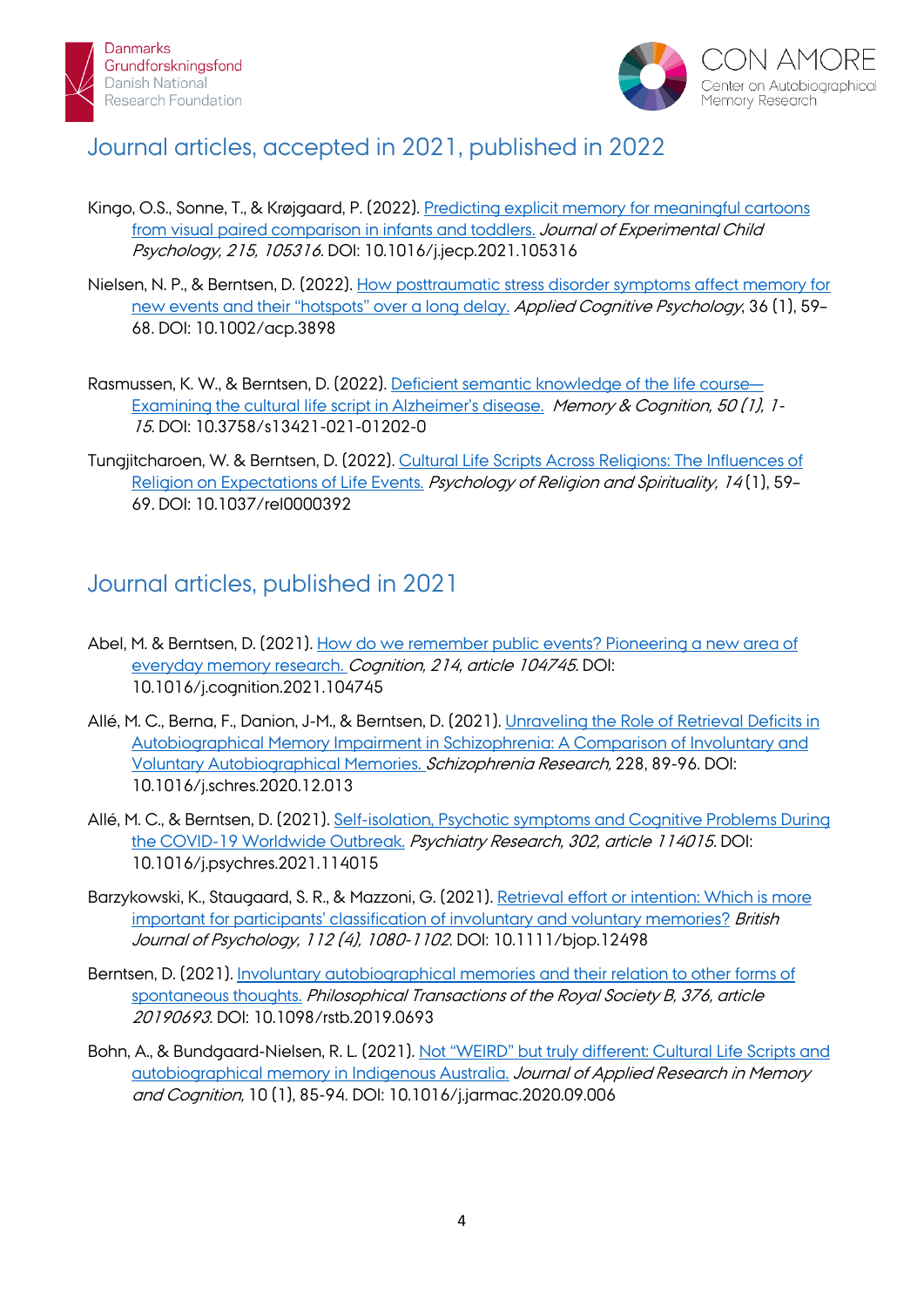



- Congleton, A.R., Nielsen, N.P., & Berntsen, D. (2021). [Through the gateway of the senses:](https://pure.au.dk/portal/en/persons/adam-redman-congleton(8a25198f-7cb6-404c-a5bf-b1d681f36c30)/publications/through-the-gateway-of-the-senses(e04d6345-1531-46b8-8e87-5d9a9ac73d5d).html)  [investigating the influence of sensory modality-specific retrieval cues on involuntary episodic](https://pure.au.dk/portal/en/persons/adam-redman-congleton(8a25198f-7cb6-404c-a5bf-b1d681f36c30)/publications/through-the-gateway-of-the-senses(e04d6345-1531-46b8-8e87-5d9a9ac73d5d).html)  [memory.](https://pure.au.dk/portal/en/persons/adam-redman-congleton(8a25198f-7cb6-404c-a5bf-b1d681f36c30)/publications/through-the-gateway-of-the-senses(e04d6345-1531-46b8-8e87-5d9a9ac73d5d).html) Psychological Research, 85, 1292–1306. DOI: 10.1007/s00426-020-01304-5.
- Hjuler, T., Sonne, T., Kingo. O. S., Berntsen, D., & Krøjgaard, P. (2021). [Real-time assessment of](https://pure.au.dk/portal/da/persons/tirill-fjellhaugen-hjuler(2d3e6a3a-302d-4721-a79f-b30f1b1846a3)/publications/realtime-assessment-of-looking-time-at-central-environmental-cues-for-spontaneous-recall-in-35montholds(d14c25c2-aaae-43bc-83bd-dc4517398b1d).html)  [looking time at central environmental cues for spontaneous recall in 35-month](https://pure.au.dk/portal/da/persons/tirill-fjellhaugen-hjuler(2d3e6a3a-302d-4721-a79f-b30f1b1846a3)/publications/realtime-assessment-of-looking-time-at-central-environmental-cues-for-spontaneous-recall-in-35montholds(d14c25c2-aaae-43bc-83bd-dc4517398b1d).html)[olds.](https://pure.au.dk/portal/da/persons/tirill-fjellhaugen-hjuler(2d3e6a3a-302d-4721-a79f-b30f1b1846a3)/publications/realtime-assessment-of-looking-time-at-central-environmental-cues-for-spontaneous-recall-in-35montholds(d14c25c2-aaae-43bc-83bd-dc4517398b1d).html) Cognitive Development, 57, article 100995. DOI: 10.1016/j.cogdev.2020.100995
- Holm, T., Dolmer, S., Staugaard, S. R., Simonsen, A., & Mors, O. (2021). *Psychological Adjustment in* [Care Providers following Restraint of Psychiatric Patients.](https://pure.au.dk/portal/da/persons/tine-holm(416a19b8-1f86-48cd-83f0-ba07e21e81ad)/publications/psychological-adjustment-in-care-providers-following-restraint-of-psychiatric-patients(a954d15f-68ea-40ea-b7d2-24da7158f157).html) Stress & Health, 37 (4), 729-741. DOI: 10.1002/smi.3032
- Jensen, R.A.A., Thomsen, D.K., Lind, M., Ladegaard, N., & Bliksted, V.F. (2021). Storying [the Past and](https://pure.au.dk/portal/da/persons/rikke-amalie-agergaard-jensen(eb8b999f-8307-447d-8a2f-a836fb6f079b)/publications/storying-the-past-and-the-future(9e4744ac-7e12-482b-9dc3-9bbd823d2cc9).html)  [the Future: Agency and Communion Themes among Individuals with Schizophrenia and](https://pure.au.dk/portal/da/persons/rikke-amalie-agergaard-jensen(eb8b999f-8307-447d-8a2f-a836fb6f079b)/publications/storying-the-past-and-the-future(9e4744ac-7e12-482b-9dc3-9bbd823d2cc9).html)  [Depression.](https://pure.au.dk/portal/da/persons/rikke-amalie-agergaard-jensen(eb8b999f-8307-447d-8a2f-a836fb6f079b)/publications/storying-the-past-and-the-future(9e4744ac-7e12-482b-9dc3-9bbd823d2cc9).html) The Journal of Nervous and Mental Disease, 209 (5), 343-352. DOI: 10.1097/NMD.0000000000001302
- Jerichow, M.M., & Watson, L.A. (2021). [Et review af rt-fMRI-neurofeedback](https://pure.au.dk/portal/en/publications/et-review-af-rtfmrineurofeedback-som-intervention-til-behandling-af-dysfunktion-i-emotionsregulering(7b37623b-a2ff-42ab-9085-4252508a2ac4).html) som intervention til [behandling af dysfunktion i emotionsregulering.](https://pure.au.dk/portal/en/publications/et-review-af-rtfmrineurofeedback-som-intervention-til-behandling-af-dysfunktion-i-emotionsregulering(7b37623b-a2ff-42ab-9085-4252508a2ac4).html) Psyke & Logos, 42 (1), 207-231.
- Marschall, H., Hansen, K.E., Forman, A., & Thomsen, D.K. (2021). [Storying Endometriosis: Examining](https://pure.au.dk/portal/da/persons/dorthe-kirkegaard-thomsen(535c247b-d576-4abf-adb0-3dba6fd5f6eb)/publications/storying-endometriosis(3cdaae18-004c-4888-919f-c642ad9d5ba1).html)  [Relationships Between Narrative Identity, Mental Health, and Pain.](https://pure.au.dk/portal/da/persons/dorthe-kirkegaard-thomsen(535c247b-d576-4abf-adb0-3dba6fd5f6eb)/publications/storying-endometriosis(3cdaae18-004c-4888-919f-c642ad9d5ba1).html) Journal of Research in Personality, 91, article 104062. DOI: 10.1016/j.jrp.2020.104062
- Özbek, M., Bohn, A. & Berntsen, D. (2021). [A tale of two cultural life scripts: do young second](https://pure.au.dk/portal/en/persons/annette-bohn(63156000-0ce0-4610-b068-ee3354380b04)/publications/a-tale-of-two-cultural-life-scripts-do-young-secondgeneration-turkish-immigrants-versus-young-danes-in-denmark-perceive-life-through-different-cultural-lenses(36f47491-4c41-4897-9b6f-d7578b3fed1b).html)[generation Turkish immigrants versus young Danes in Denmark perceive life through different](https://pure.au.dk/portal/en/persons/annette-bohn(63156000-0ce0-4610-b068-ee3354380b04)/publications/a-tale-of-two-cultural-life-scripts-do-young-secondgeneration-turkish-immigrants-versus-young-danes-in-denmark-perceive-life-through-different-cultural-lenses(36f47491-4c41-4897-9b6f-d7578b3fed1b).html)  [cultural lenses.](https://pure.au.dk/portal/en/persons/annette-bohn(63156000-0ce0-4610-b068-ee3354380b04)/publications/a-tale-of-two-cultural-life-scripts-do-young-secondgeneration-turkish-immigrants-versus-young-danes-in-denmark-perceive-life-through-different-cultural-lenses(36f47491-4c41-4897-9b6f-d7578b3fed1b).html) Memory, 29 (6), 778-792. DOI: 10.1080/09658211.2021.1948576
- Panattoni, K., Nielsen, K., & Thomsen, D.K. (2021). [Heart-followers, hero, maiden: Life story](https://pure.au.dk/portal/da/persons/katherine-w-panattoni(a918a7e7-7171-4ce0-af39-ba9b59c708ed)/publications/heartfollowers-hero-maiden(89f002a0-aa38-44ce-9be6-cde2ed0347f4).html)  [positioning within a romantic couple.](https://pure.au.dk/portal/da/persons/katherine-w-panattoni(a918a7e7-7171-4ce0-af39-ba9b59c708ed)/publications/heartfollowers-hero-maiden(89f002a0-aa38-44ce-9be6-cde2ed0347f4).html) Qualitative Psychology, 8 (1), 30–50. DOI: 10.1037/qup0000147
- Ramsgaard, S.B., & Bohn, A. (2021). [The Development of Past and Future Life Stories in](https://pure.au.dk/portal/da/persons/annette-bohn(63156000-0ce0-4610-b068-ee3354380b04)/publications/the-development-of-past-and-future-life-stories-in-adolescence-overall-emotional-tone-coherence-and-life-script-events(566ca79e-5253-464d-94ca-5b773d5cd177).html)  [Adolescence: Overall Emotional Tone, Coherence and Life Script Events.](https://pure.au.dk/portal/da/persons/annette-bohn(63156000-0ce0-4610-b068-ee3354380b04)/publications/the-development-of-past-and-future-life-stories-in-adolescence-overall-emotional-tone-coherence-and-life-script-events(566ca79e-5253-464d-94ca-5b773d5cd177).html) Scandinavian Journal of Psychology, 62 (2), 150-158. DOI: 10.1111/sjop.12691
- Rasmussen, K.W., Salgado, S., Daustrand, M. & Berntsen, D. (2021). [Using nostalgia films to stimulate](https://pure.au.dk/portal/da/persons/katrine-willemoes-rasmussen(9df5a07e-17ed-431d-850c-011842ac8c4c)/publications/using-nostalgia-films-to-stimulate-spontaneous-autobiographical-remembering-in-alzheimers-disease(6400e0a6-7b2d-49aa-ad6c-28374e8df6de).html)  [spontaneous autobiographical remembering in Alzheimer's disease.](https://pure.au.dk/portal/da/persons/katrine-willemoes-rasmussen(9df5a07e-17ed-431d-850c-011842ac8c4c)/publications/using-nostalgia-films-to-stimulate-spontaneous-autobiographical-remembering-in-alzheimers-disease(6400e0a6-7b2d-49aa-ad6c-28374e8df6de).html) Journal of Applied Research in Memory and Cognition, 10 (3), 400-411. DOI: 10.1016/j.jarmac.2020.11.001
- Rubin, D. C. (2021). [Properties of autobiographical memories are reliable and stable individual](https://pubmed.ncbi.nlm.nih.gov/33636532/)  [differences.](https://pubmed.ncbi.nlm.nih.gov/33636532/) Cognition, 210, 104583. DOI: 10.1016/j.cognition.2021.104583
- Salgado, S. & Berntsen, D. (2021). ["It Won't Happen to Us". Unrealistic Optimism Affects COVID-19](https://pure.au.dk/portal/da/persons/sinue-salgado(3d8661ac-18c6-4591-881b-c6471fd69744)/publications/it-wont-happen-to-us-unrealistic-optimism-affects-covid19-risk-assessments-and-attitudes-regarding-protective-behaviour(3e51f42e-0c3d-4961-968d-804ba9f050c3).html)  [Risk Assessments and Attitudes Regarding Protective Behaviour.](https://pure.au.dk/portal/da/persons/sinue-salgado(3d8661ac-18c6-4591-881b-c6471fd69744)/publications/it-wont-happen-to-us-unrealistic-optimism-affects-covid19-risk-assessments-and-attitudes-regarding-protective-behaviour(3e51f42e-0c3d-4961-968d-804ba9f050c3).html) Journal of Applied Research in Memory and Cognition, 10 (3), 368-380. DOI: 10.1016/j.jarmac.2021.07.006
- Sonne, T., Kingo, O.S., Berntsen, D., & Krøjgaard, P. (2021). [Noting a difference: change in social](https://pure.au.dk/portal/da/publications/noting-a-difference(567daec0-b42e-441e-a7dd-cb03db2cb606).html)  [context prompts spontaneous recall in 46-month-olds, but not in 35-month](https://pure.au.dk/portal/da/publications/noting-a-difference(567daec0-b42e-441e-a7dd-cb03db2cb606).html)[olds.](https://pure.au.dk/portal/da/publications/noting-a-difference(567daec0-b42e-441e-a7dd-cb03db2cb606).html) Psychological Research, 85, 939–950. DOI: 10.1007/s00426-020-01310-7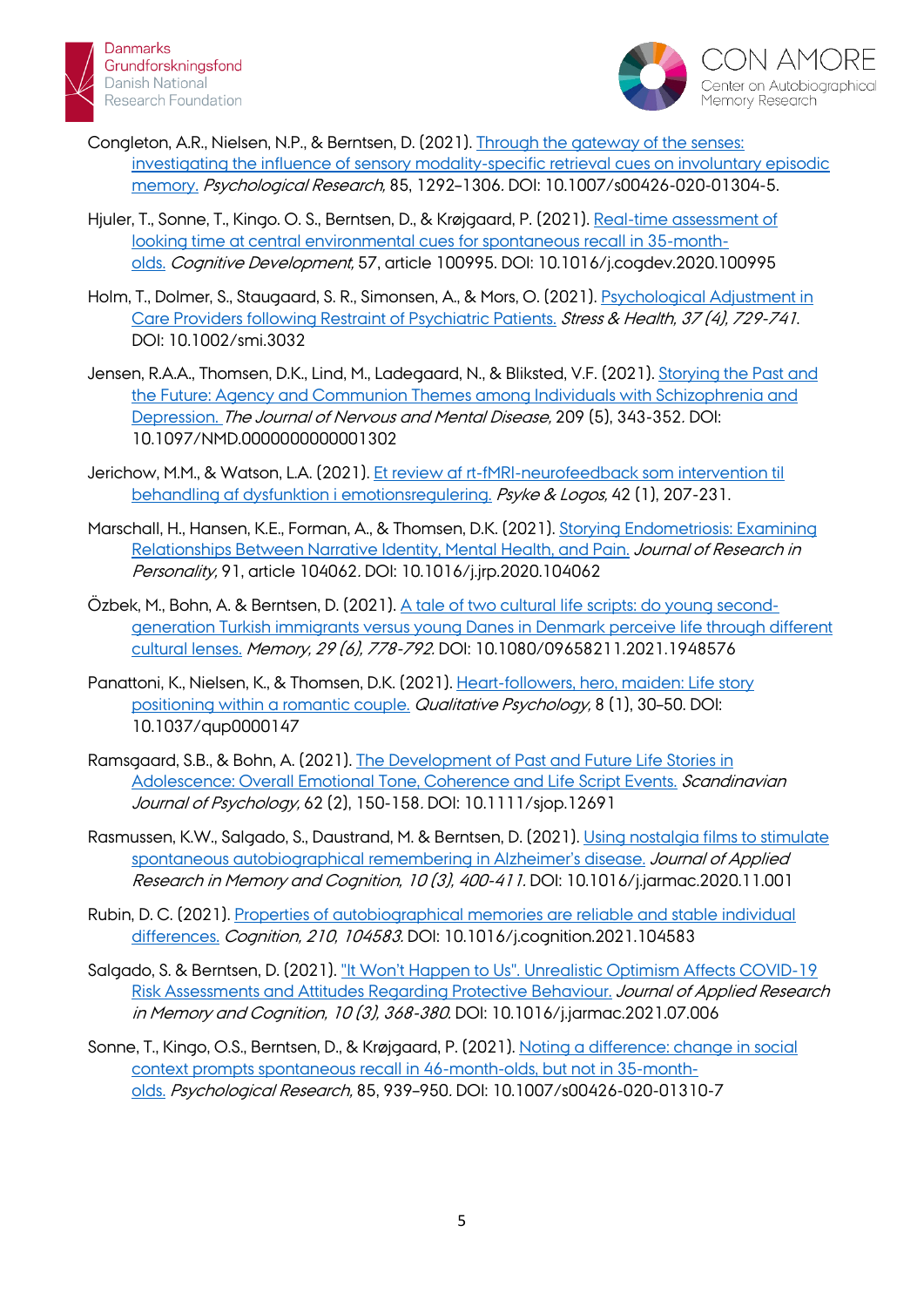



- Staugaard, S. R. & Berntsen, D. (2021). [Gender Differences in the Experienced Emotional Intensity of](https://pure.au.dk/portal/da/persons/soeren-risloev-staugaard(1175708f-e446-4ec3-a81b-63e7f0d2e848)/publications/gender-differences-in-the-experienced-emotional-intensity-of-experimentaly-induced-memories-of-negative-scenes(9f87c61f-2855-4090-8201-1a1f8bfcb4ac).html)  [Experimentally Induced Memories of Negative Scenes.](https://pure.au.dk/portal/da/persons/soeren-risloev-staugaard(1175708f-e446-4ec3-a81b-63e7f0d2e848)/publications/gender-differences-in-the-experienced-emotional-intensity-of-experimentaly-induced-memories-of-negative-scenes(9f87c61f-2855-4090-8201-1a1f8bfcb4ac).html) Psychological Research, 85, 1732– 1747. DOI: 10.1007/s00426-020-01334-z
- Staugaard, S.R., Fuglsang, A.K. & Berntsen, D. (2021). [Involuntary Memories of War-Related Scenes](https://pure.au.dk/portal/da/persons/soeren-risloev-staugaard(1175708f-e446-4ec3-a81b-63e7f0d2e848)/publications/involuntary-memories-of-warrelated-scenes-in-veterans-with-ptsd(0b1bf732-131a-40a1-8853-a67072b86d89).html)  [in Veterans with PTSD.](https://pure.au.dk/portal/da/persons/soeren-risloev-staugaard(1175708f-e446-4ec3-a81b-63e7f0d2e848)/publications/involuntary-memories-of-warrelated-scenes-in-veterans-with-ptsd(0b1bf732-131a-40a1-8853-a67072b86d89).html) Clinical Psychological Science, 9 (5), 919-931. DOI: 10.1177/2167702621994544
- Svane, R. P., Kingo, O. S., & Krøjgaard, P. (2021). [A Micro-Analytic Approach](https://pure.au.dk/portal/en/persons/riikka-pauliina-svane(ddd9635e-4c10-4ac7-8287-fd6bfb4e6a56)/publications/a-microanalytic-approach-to-parentchild-reminiscing(8ceebe60-ca63-439c-8531-4309da6c4c4c).html) to Parent-Child [Reminiscing.](https://pure.au.dk/portal/en/persons/riikka-pauliina-svane(ddd9635e-4c10-4ac7-8287-fd6bfb4e6a56)/publications/a-microanalytic-approach-to-parentchild-reminiscing(8ceebe60-ca63-439c-8531-4309da6c4c4c).html) Cognitive Development, 57, article 101004. DOI: 10.1016/j.cogdev.2020.101004
- Svane, R. P., Olesen, M. J. R., Kingo, O. S., & Krøjgaard, P. (2021). [Gender and Parental Involvement](https://pure.au.dk/portal/da/persons/riikka-pauliina-svane(ddd9635e-4c10-4ac7-8287-fd6bfb4e6a56)/publications/gender-and-parental-involvement-in-parentchild-reminiscing-in-a-scandinavian-sample(7ab37187-8fd7-468b-bb2c-a495f403cc89).html)  [in Parent-Child Reminiscing in a Scandinavian Sample.](https://pure.au.dk/portal/da/persons/riikka-pauliina-svane(ddd9635e-4c10-4ac7-8287-fd6bfb4e6a56)/publications/gender-and-parental-involvement-in-parentchild-reminiscing-in-a-scandinavian-sample(7ab37187-8fd7-468b-bb2c-a495f403cc89).html) Scandinavian Journal of Psychology, 62 (2), 159-169 . DOI: 10.1111/sjop.12695
- Thomsen, D.K., Pfattheicher, S., & Dunlop, W.L. (2021). [Authoring esteem: Writing about vicarious](https://pure.au.dk/portal/da/persons/dorthe-kirkegaard-thomsen(535c247b-d576-4abf-adb0-3dba6fd5f6eb)/publications/authoring-esteem(9dc18f92-1474-4fbb-81dc-fd0dae7b73e6).html)  [and personal life story chapters boosts state self-esteem.](https://pure.au.dk/portal/da/persons/dorthe-kirkegaard-thomsen(535c247b-d576-4abf-adb0-3dba6fd5f6eb)/publications/authoring-esteem(9dc18f92-1474-4fbb-81dc-fd0dae7b73e6).html) Personality Science, 2, 1-24. DOI: 10.5964/ps.7017
- Thomsen, D.K., Talarico, J.M., & Steiner, K.L. (2021). When does a wedding mark the beginning of a [new chapter in one's life?](https://pure.au.dk/portal/da/persons/dorthe-kirkegaard-thomsen(535c247b-d576-4abf-adb0-3dba6fd5f6eb)/publications/when-does-a-wedding-mark-the-beginning-of-a-new-chapter-in-ones-life(9a79f9bd-14e7-4e0e-a7cd-27c48c74bf58).html) Scandinavian Journal of Psychology, 62 (5), 675-682. DOI: 10.1111/sjop.12754
- Tungjitcharoen, W. & Berntsen, D. (2021). [Belief-related memories: Autobiographical memories of](https://pure.au.dk/portal/da/persons/worawach-tungjitcharoen(1a998f28-2fe4-4695-b8ff-354cd32fa77a)/publications/beliefrelated-memories-autobiographical-memories-of-the-religious-self(08a4705c-9389-4c8c-9134-f6f61d94733c).html)  [the religious self.](https://pure.au.dk/portal/da/persons/worawach-tungjitcharoen(1a998f28-2fe4-4695-b8ff-354cd32fa77a)/publications/beliefrelated-memories-autobiographical-memories-of-the-religious-self(08a4705c-9389-4c8c-9134-f6f61d94733c).html) Memory, 29 (5), 573-586. DOI: 10.1080/09658211.2021.1923753

## Other articles

### Memorandum contribution

Hjuler, T. F., Grandahl, M. G., & Wistoft, K. (2021). Èt barn, der mistrives, er ét barn for meget. Contribution to ATLAS' analyses. [6f9468\\_0a73298f17a74a6ca14cf23b13851878.pdf](https://wixlabs-pdf-dev.appspot.com/assets/pdfjs/web/viewer.html?file=%2Fpdfproxy%3Finstance%3DQ8g9KysDtSqulXsqOWznilGsfFY4zwLj4q5ToI7HFmA.eyJpbnN0YW5jZUlkIjoiNWQ5MmM5ZGEtZmEzMS00Zjg0LWJiMjQtYzIzOTVjNjM0ZDQxIiwiYXBwRGVmSWQiOiIxM2VlMTBhMy1lY2I5LTdlZmYtNDI5OC1kMmY5ZjM0YWNmMGQiLCJtZXRhU2l0ZUlkIjoiYWZkMGU5MDItOGY1ZC00MDE1LThkY2QtNzA5NjEyOTljMTQwIiwic2lnbkRhdGUiOiIyMDIxLTExLTA1VDA3OjU3OjA5Ljc5OVoiLCJkZW1vTW9kZSI6ZmFsc2UsImFpZCI6IjQ2YzY2ZTYwLTI1ODktNDNkZS1hZTIwLTliMzhhZmNhMDA4ZSIsImJpVG9rZW4iOiJmMjQyMjBkOC03NTZjLTBmOTEtMzZlOS1iMmFmNGVmYThjMDEiLCJzaXRlT3duZXJJZCI6IjZmOTQ2ODQwLTExNDYtNDk1MC1hNGIxLWI5YzY3MTFjMjg4OCJ9%26compId%3Dcomp-ksak4pxj%26url%3Dhttps%3A%2F%2Fdocs.wixstatic.com%2Fugd%2F6f9468_0a73298f17a74a6ca14cf23b13851878.pdf#page=1&links=true&originalFileName=Konsekvenser%20af%20nedlukninger%20for%20b%C3%B8rns%20helbred&locale=en&allowDownload=true&allowPrinting=true)  [\(wixlabs-pdf-dev.appspot.com\)](https://wixlabs-pdf-dev.appspot.com/assets/pdfjs/web/viewer.html?file=%2Fpdfproxy%3Finstance%3DQ8g9KysDtSqulXsqOWznilGsfFY4zwLj4q5ToI7HFmA.eyJpbnN0YW5jZUlkIjoiNWQ5MmM5ZGEtZmEzMS00Zjg0LWJiMjQtYzIzOTVjNjM0ZDQxIiwiYXBwRGVmSWQiOiIxM2VlMTBhMy1lY2I5LTdlZmYtNDI5OC1kMmY5ZjM0YWNmMGQiLCJtZXRhU2l0ZUlkIjoiYWZkMGU5MDItOGY1ZC00MDE1LThkY2QtNzA5NjEyOTljMTQwIiwic2lnbkRhdGUiOiIyMDIxLTExLTA1VDA3OjU3OjA5Ljc5OVoiLCJkZW1vTW9kZSI6ZmFsc2UsImFpZCI6IjQ2YzY2ZTYwLTI1ODktNDNkZS1hZTIwLTliMzhhZmNhMDA4ZSIsImJpVG9rZW4iOiJmMjQyMjBkOC03NTZjLTBmOTEtMzZlOS1iMmFmNGVmYThjMDEiLCJzaXRlT3duZXJJZCI6IjZmOTQ2ODQwLTExNDYtNDk1MC1hNGIxLWI5YzY3MTFjMjg4OCJ9%26compId%3Dcomp-ksak4pxj%26url%3Dhttps%3A%2F%2Fdocs.wixstatic.com%2Fugd%2F6f9468_0a73298f17a74a6ca14cf23b13851878.pdf#page=1&links=true&originalFileName=Konsekvenser%20af%20nedlukninger%20for%20b%C3%B8rns%20helbred&locale=en&allowDownload=true&allowPrinting=true)

## Conference presentations and invited talks 2021

- Berntsen, D. (18 February 2021) On the reconstructive nature of involuntary autobiographical memories. Talk at conference at Bochum University, Germany
- Dorthe Bertnsen, (15 April 2021) Involuntary autobiographical memories: A basic mode of remembering Invited talk, Boğaziçi University, Department of Psychology, Turkey
- Berntsen, D. (30 September 2021) Videnskabernes Selskab, Involuntary autobiographical memories: A basic mode of remembering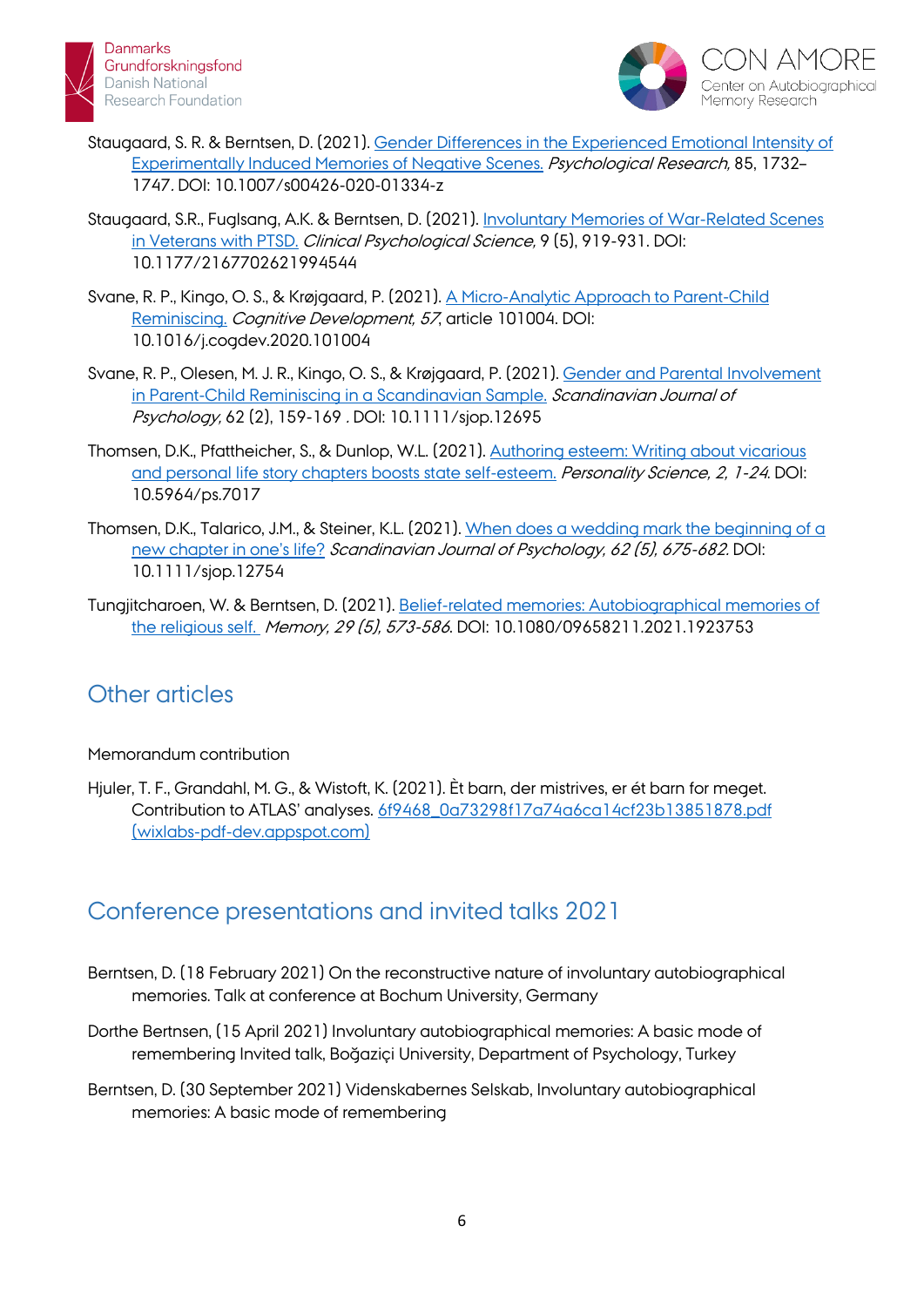



- Hjuler, T. F., Watson, L.A., Bohn, A., & Ghetti, S. (2021, November). Covid-19 lock-downs: What have we learned about the consequences of lock-downs on children and adolescent's mental health? TrygFondens Meeting on Quantitative Educational Research in Denmark, Vejle, **Denmark**
- Hjuler, T. F., & Ghetti, S. (2021, September). Covid.19 nedlukninger: Hvad har vi lært om konsekvenserne for børn og unge? Dansk Pædiatrisk Selskabs Årsmøde, Odense, Denmark.
- Hjuler, T. F., & Ghetti, S. (2021, April). "When we must stay at home": Children's and Adolescents' Psychological Adjustment and Autobiographical Memories for the Covid-19 Lockdown Period in Denmark. SRCD Biennial Meeting, USA, (Virtual).
- Kongshøj, I.L.L. (6 October 2021) A Tale Gone Wrong? The Interplay between Trauma, Life Stories, and Age. Invited speaker at WEIRD talks, University of Groningen, The Netherlands.
- Rasmussen, K.W. (May 28th 2021) Narrative Identity in Dementia. Invited talk, Online Event, hosted by Utrecht University, Netherlands, Symposium on Narrative Identity in Vulnerable Populations.
- Thomsen, D.K. (28 May 2021) Narrative identity in vulnerable populations. Keynote talk at 1-day symposium, Utrech University, the Netherlands
- Watson, L.A. (30 November 2021) Invited talk on Stress and Uncertainty in PhD life at the Department of Animal Science, Aarhus University

## Conference presentations, Posters 2021

- Cárdenas-Egúsquiza, A.L. & Berntsen, D. (2021, July) Does sleep predict the tendency for experiencing spontaneous thoughts, even when controlling for negative affect? Poster presented at the Virtual Conference of the Society for Applied Research in Memory and Cognition (SARMAC).
- Cárdenas-Egúsquiza, A.L. & Berntsen, D. (2021, May) Time-of-Day and Chronotype Influences on Spontaneous Thoughts. Poster presented at The 2021 APS Virtual Convention.
- Hjuler, T. F., Sonne, T., Kingo, O.S., Berntsen, D., & Krøjgaard, P. (2021, August). "It's Just a LEGO Bird, the Curly Lady Gave It to Me!" A Diary Study of Spontaneous Memories in 34- to 36-monthold Children, LCICD, Lancaster, England (Virtual).
- Roderer, A., Bohn, A., & Watson, L. A (2021, May). Remembering Future Life Goals: Retrospective Future Thinking Affects Qualities of Life Goals. 2021. Poster presented at the conference 2021 APS Virtual Convention.
- Roderer, A., Bohn, A., & Watson, L. A (2021, July). Retrospective Future Thinking Affects Qualities of Future Life Goals by Serving as a Form of Psychological Distancing. 2021. Poster presented at the conference Virtual SARMAC 2021.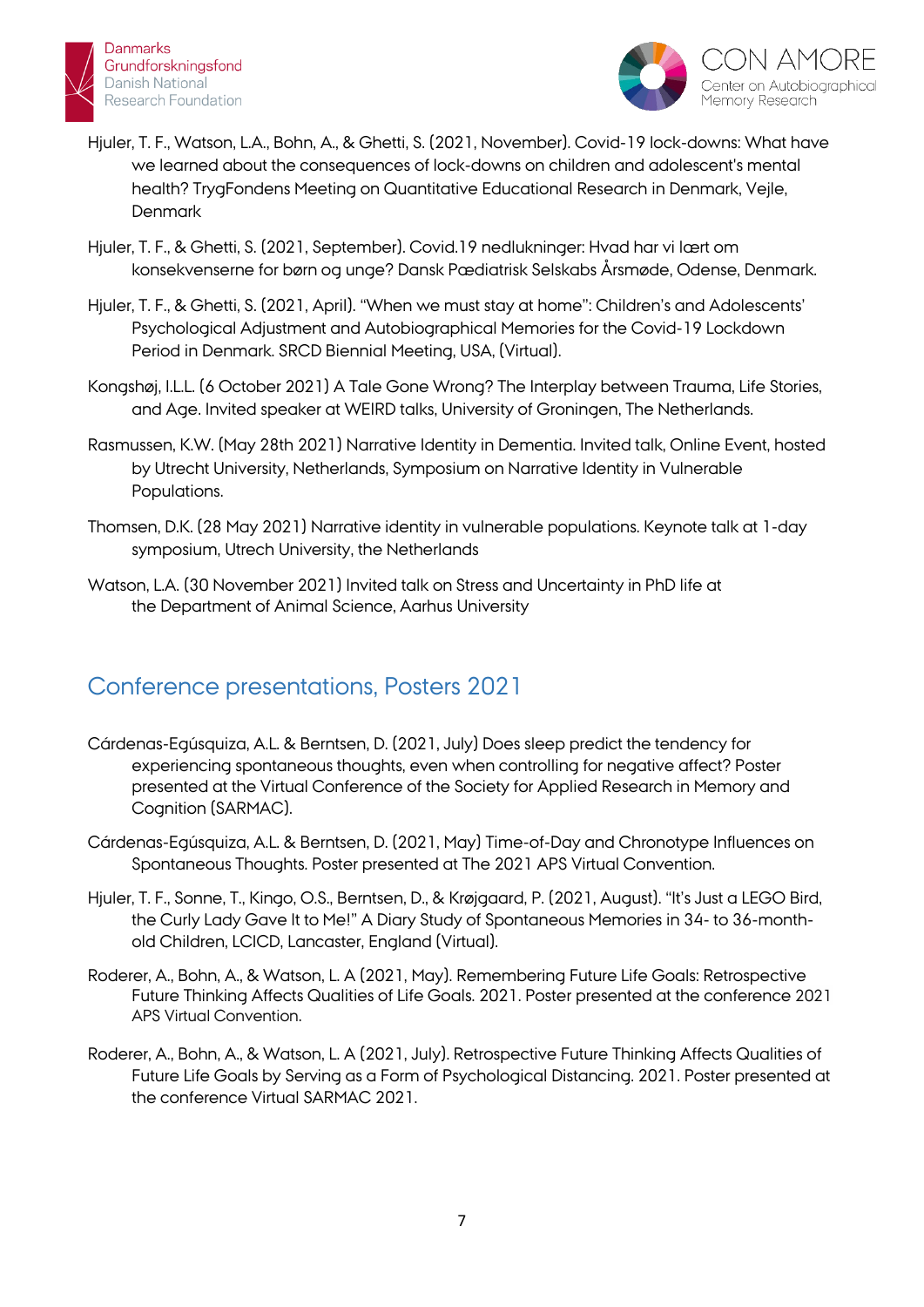



# PhD theses from CON AMORE 2021

Tungjitcharoen, W. (2021). Autobiographical Memory and Religious Belief. Department of Psychology and Behavioural Sciences, Aarhus University.

# Talks at internal workshops and seminars 2021

- Berntsen, D. (4 May 2021) On the reconstructive nature of involuntary autobiographical memories and the unprocessed memory view
- Faber, P. (9 February 2021) Annual Board of Supervisor's Meeting
- Gehrt, T.B. (30 November 2021) Autobiographical memory in victims of sexual assault a new project
- Hjuler, T.F. (23 February 2021) Annual Board of Supervisor's Meeting
- Hjuler, T.F. (18 May 2021) When we must stay at home': Children' and Adolescents' Psychological Adjustment and Autobiographical Memories for the Covid-19 Lockdown Period in Denmark
- Roderer, A.V. (23 February 2021) Annual Board of Supervisor's Meeting
- Sonne, T. (25 June 2021) Thoughts or myths concerning child development: A project in-themaking
- Svane, R.P. (1 June 2021) The effect of parental sensitivity on children's socio-emotional development
- Tungjitcharoen, W. (28 September 2021) Afterlife future thinking: Extending future projections beyond death
- Zaragoza Scherman, A. (9 March 2021) NOST-Ad-GIA: A research program on nostalgia advertising and autobiographical memory

## Public outreach 2021

#### **Electronic media**

- **Aarhus Studenterradio**, interview, [Bla Bla Podcast,](https://www.facebook.com/blablapodcast/posts/1179377985844669) (in Danish), Osman Skjold Kingo (22nd March 2021)
- **Egedal Bibliotekerne**, interview, online author interview based on [Reflections about](https://www.facebook.com/events/2871274673140963/)  [Memory,](https://www.facebook.com/events/2871274673140963/) Dorthe Berntsen (8th June 2021)
- **DR, P1**, interview, Sygt nok, [Drama about dementia,](https://www.dr.dk/lyd/p1/sygt-nok/sygt-nok-2021-10-01) (in Danish), Dorthe Berntsen (1st October 2021)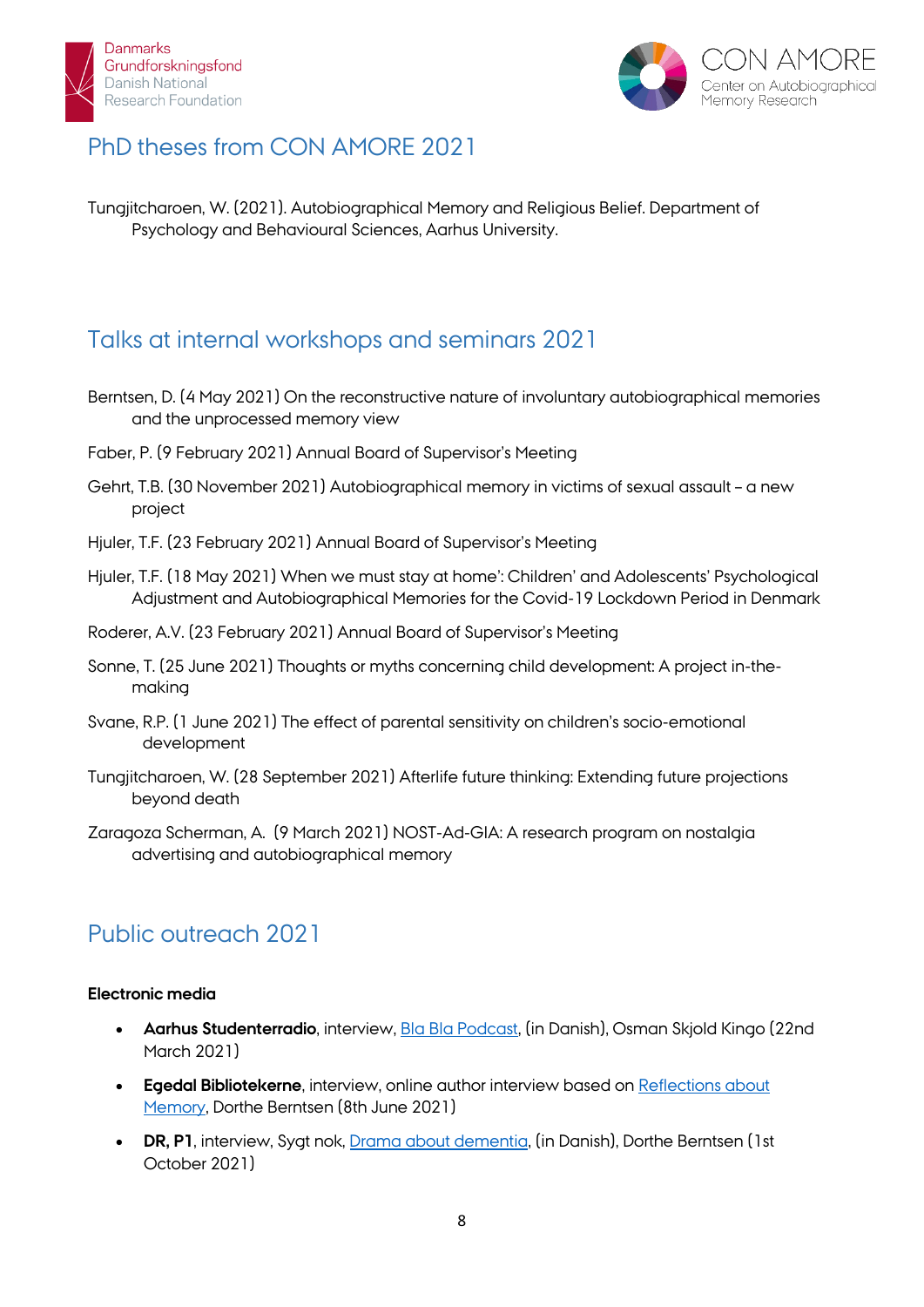



- **Psych This 370**, podcast, [Remembering the Global Pandemic and Lockdiown: A Multi](https://www.youtube.com/watch?v=pfp1p1VU6vo)[country Study,](https://www.youtube.com/watch?v=pfp1p1VU6vo) Lynn Ann Watson (5th December 2021)
- **DR, P1,** interview, Brinkmanns briks, [What are you thinking?,](https://www.dr.dk/lyd/p1/brinkmanns-briks/brinkmanns-briks-hvad-taenker-du-pa-dorthe-berntsen) (in Danish), Dorthe Berntsen (8th December 2021)

#### **Press**

- **Magasinet P**, interview, [We-stories that do not match up,](https://infolink2020.dk/PsyNyt/Forsider/PMagasin012021.pdf) p. 18-21 (in Danish), Katherine Panattoni (January 2021)
- **SØNDAG**, interview, She studies our memories, (in Danish) Dorthe Berntsen (11th January 2021)
- **The Academic Times**, interview, 'Nostalgic' media helps Alzheimer's patients spontaneously [recall memories,](https://academictimes.com/nostalgic-media-helps-alzheimers-patients-spontaneously-recall-memories/) Katrine Rasmussen (3rd March 2021)
- **Magasinet P,** article, [New knowledge about memory of traumatic events and emotional](https://infolink2020.dk/PsyNyt/Dokumenter/doc/19235.pdf)  ["hotspots",](https://infolink2020.dk/PsyNyt/Dokumenter/doc/19235.pdf) (in Danish) Niels Peter Nielsen (March 2021)
- **Alderbedst,** Sunday Supplement to several nationwide newspapers, interview, [We can not](https://jfmtillaeg.e-pages.pub/titles/jfmtillaeg/11470/publications/2736/pages/18)  [do without our memories,](https://jfmtillaeg.e-pages.pub/titles/jfmtillaeg/11470/publications/2736/pages/18) (in Danish) Dorthe Berntsen (7th November 2021)
- **AU BSS**, interview, [COVID-19 infection: It probably won't happen to me,](https://bss.au.dk/en/aarhus-bss-nyheder/show/artikel/about-aarhus-bss/news/showtx-news-pi15baction5ddetailtx-news-pi15bcontroller5dnewstx-news-pi15bnews-preview5d10767chashb2c572ebf550f04b667b7e7128f0ab02) Sinué Salgado (20th December 2021)

#### **Other**

- **Lecture**, Resenbro Skole, guest in 5th grade, What is memory? Dorthe Berntsen (April 2021)
- **Lecture**, Live Magazine at ARoS, [Between Worlds](https://fb.watch/5Zv8dljQqu/) (in Danish), Osman Skjold Kingo (12th May 2021)
- **Lecture,** Livshistorie, identitet og mening. Den narrative psykologis tilgang til livshistorier. Ugeefteruddannelseskursus for præster under titlen: At fortælle sit liv – krydsfeltet mellem narrativ psykologi og pastoralteologi, Dorthe K. Thomsen (25th May 2021)
- **Lecture,** Politiskolen Uddannelsescenter Vest (UCV), Vejle, The suggestibility of memory in the investigative interview, Peter Faber (23rd August 2021)
- **Lecture**, Videnskabernes Selskab, [Memory,](https://www.royalacademy.dk/da/Global/Delt-indhold/Arrangement-Archive/2021_09_06_Dorthe-Berntsen) Dorthe Berntsen (6th September 2021)
- **Lecture,** Politiskolen Uddannelsescenter Vest (UCV), Vejle, The investigative interview: sources of error and good practice, Peter Faber (13th September 2021)
- **Invited talk,** FNNF (Foreningen for Nordisk Nonfiktion) Theme Day 'Our treacherous memory', Can we trust our memory?, Trine Sonne (2nd October 2021)
- **Lecture,** Politiskolen Uddannelsescenter Vest (UCV), Vejle, Misinformation and episodic retrieval in the investigative interview, Peter Faber (4th October 2021)